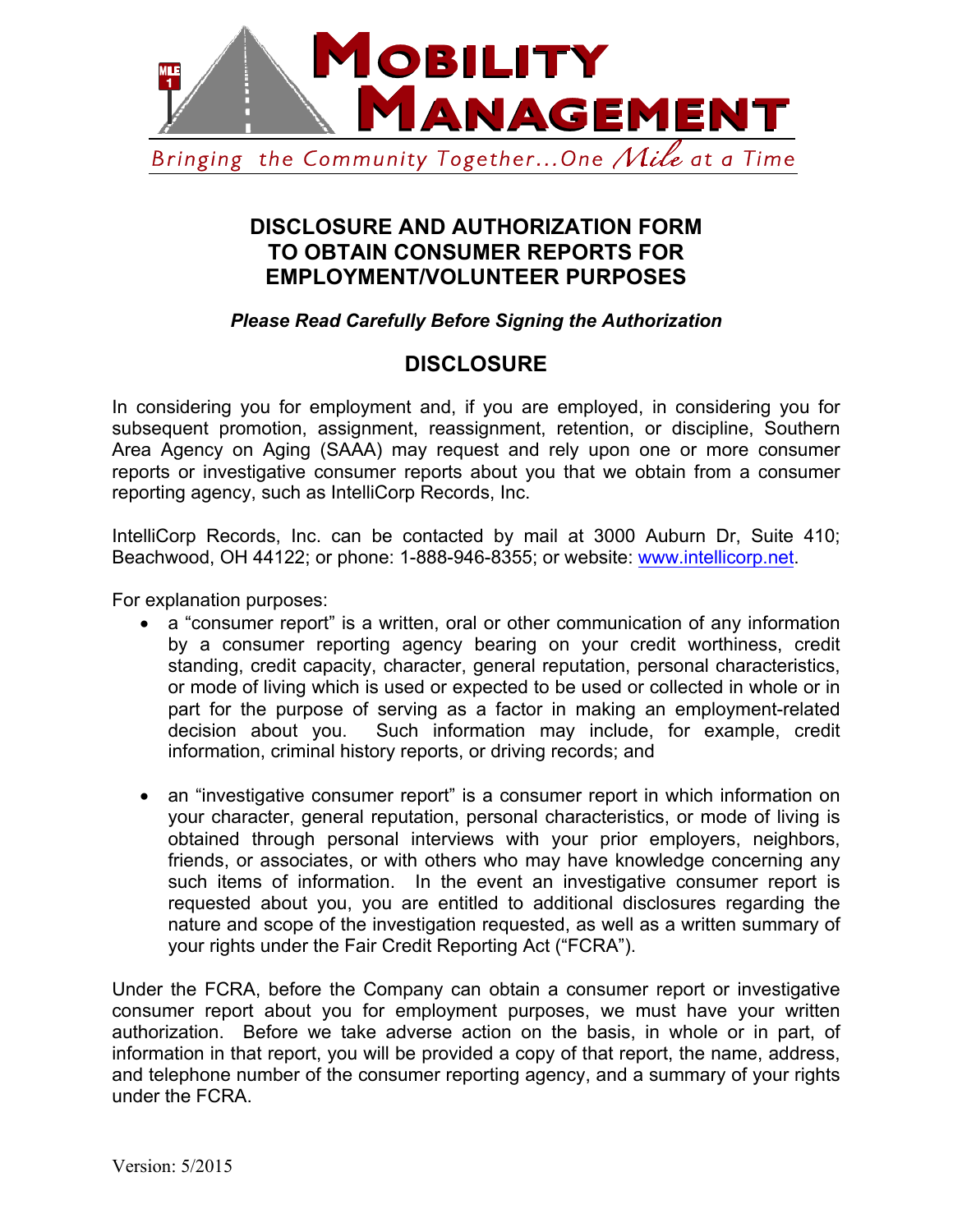

## **AUTHORIZATION**

I have read and understand the foregoing Disclosure, and authorize SAAA to obtain and rely upon consumer reports or investigative consumer reports in considering me for employment and, if I am employed, in considering me for subsequent promotion, assignment, reassignment, retention, or discipline. By my signature below, I authorize the Company to obtain any such reports and to share the information received with any person involved in the employment decision about me.

I do \_\_\_\_\_\_\_do not\_\_\_\_\_\_\_\_\_ authorize you to contact *my current* employer for Employment and Reference Verifications

 $\mathcal{L}_\text{max}$  , and the contract of the contract of the contract of the contract of the contract of the contract of the contract of the contract of the contract of the contract of the contract of the contract of the contr

I also agree that this Disclosure and Authorization in original, faxed, photocopied, or electronic (including electronically signed) form will be valid for any consumer reports or investigative consumer reports that may be requested about me by or on behalf of the Company.

Printed Name

Applicant Signature Date

 $\overline{\phantom{a}}$  , which is a set of the set of the set of the set of the set of the set of the set of the set of the set of the set of the set of the set of the set of the set of the set of the set of the set of the set of th